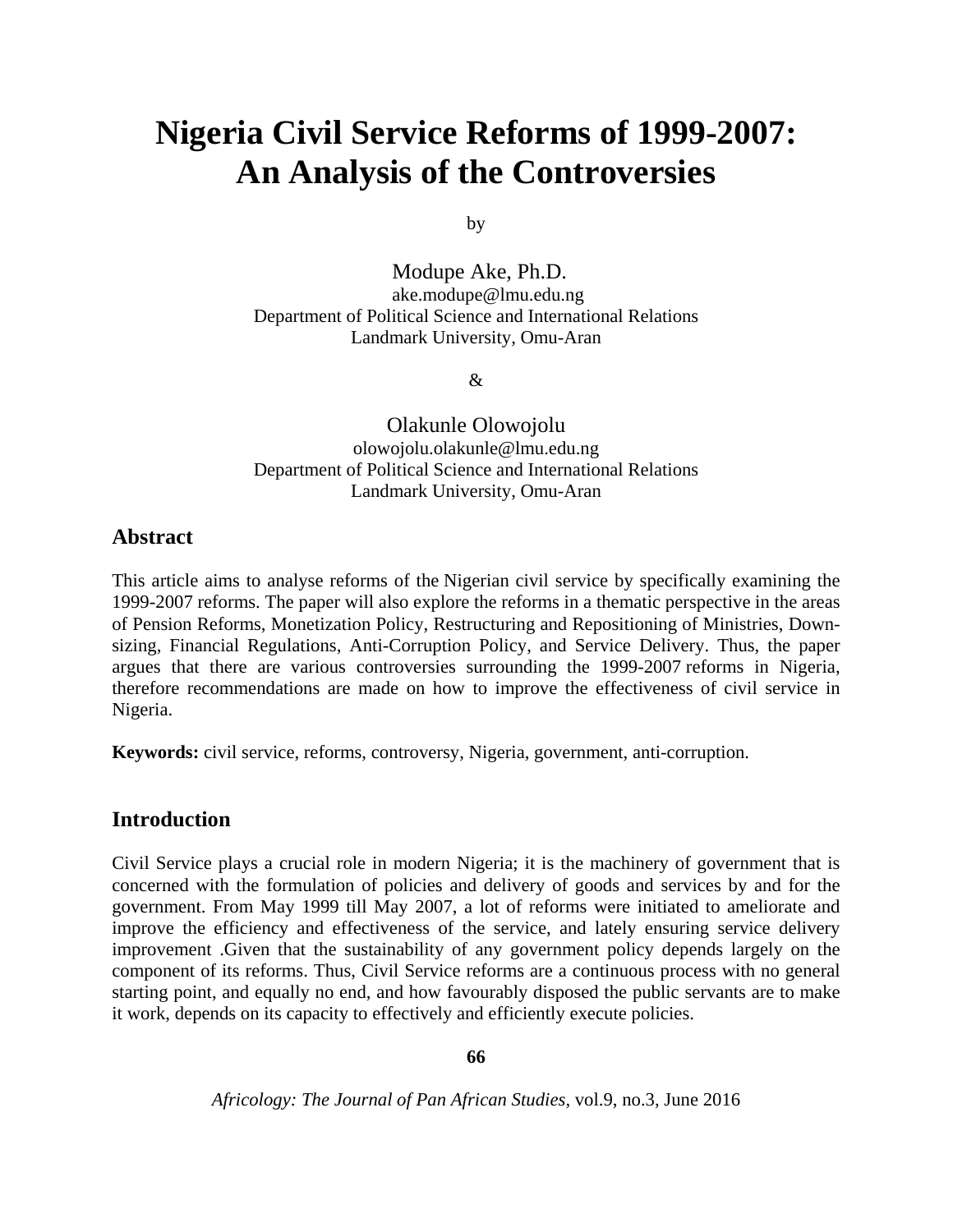The Government deemed it necessary to introduce reforms that would revitalise the public sector with a view to adequately empower civil servants to sustain the reforms (Ugwu-olo 2007). Hence, the Nigerian government carried out series of reforms; analysed among these are the Adebo Commission (1971), Udoji Public Service Review Commission of 1974, Dotun Philips Civil Service Reform of 1988, Allison Ayida Committee on Civil Service of 1995 etc. However, the challenges faced by these reforms are the controversies beclouding it. This paper examines the 1999-2007 reform, components of the Civil Service reform, and sets out some of the major controversies undermining reform.

# **Conceptual Clarification**

Civil Service plays a vital role in the formulation, implementation, evaluation, and review of government policies and program which can be defined as a well organised body of permanent paid officials of ministries and departments under the executive arm of government, charged with the responsibility of implementing government policies and programmes in accordance with laid-down rules and procedures. (Anifowose&Enemuo 1999).

Reform is seen by Pollitt and Bouckaert in their comparative analysis of public sector reform as 'deliberate changes to the structures and processes of public sector organizations with the purpose of getting them to run better' (Pollitt & Co. 2011). Also, BPSR,  $(2007)$  sees reform as a process of effecting changes in order to make things better; it does not affect all sorts of changes. To qualify as reform, the intervention must be planned and systematic. It must also produce a fundamental change, and attitudinal re-orientation in terms of values and service delivery. The trend is anchored on productivity and service delivery. Government's interest is to ensure productivity and efficiency on the part of workers, and thus, improved condition of service is paramount to reforms.

Controversy means dispute, argument, or debate, especially one concerning a matter about which there is strong disagreement and especially one carried on in public or in the press, and also it can be a prolonged public dispute, debate, or contention, strife, or argument; disputation concerning a matter of opinion..

# **Analysis of Previous Reforms**

The formation of public service in Nigeria dates back to the colonial era, during this period, the colonial government set up the Phillipson-Adebo Commission in 1952 to review the phase of the Nigerianization process. Two years later, the 1954 constitution had declared Nigeria as a federation, thus shifting attention from issues and concerns about Nigerianization to regionalization of the country's civil service (Olowu, Otobo, and Otokoni, 1997).

**67**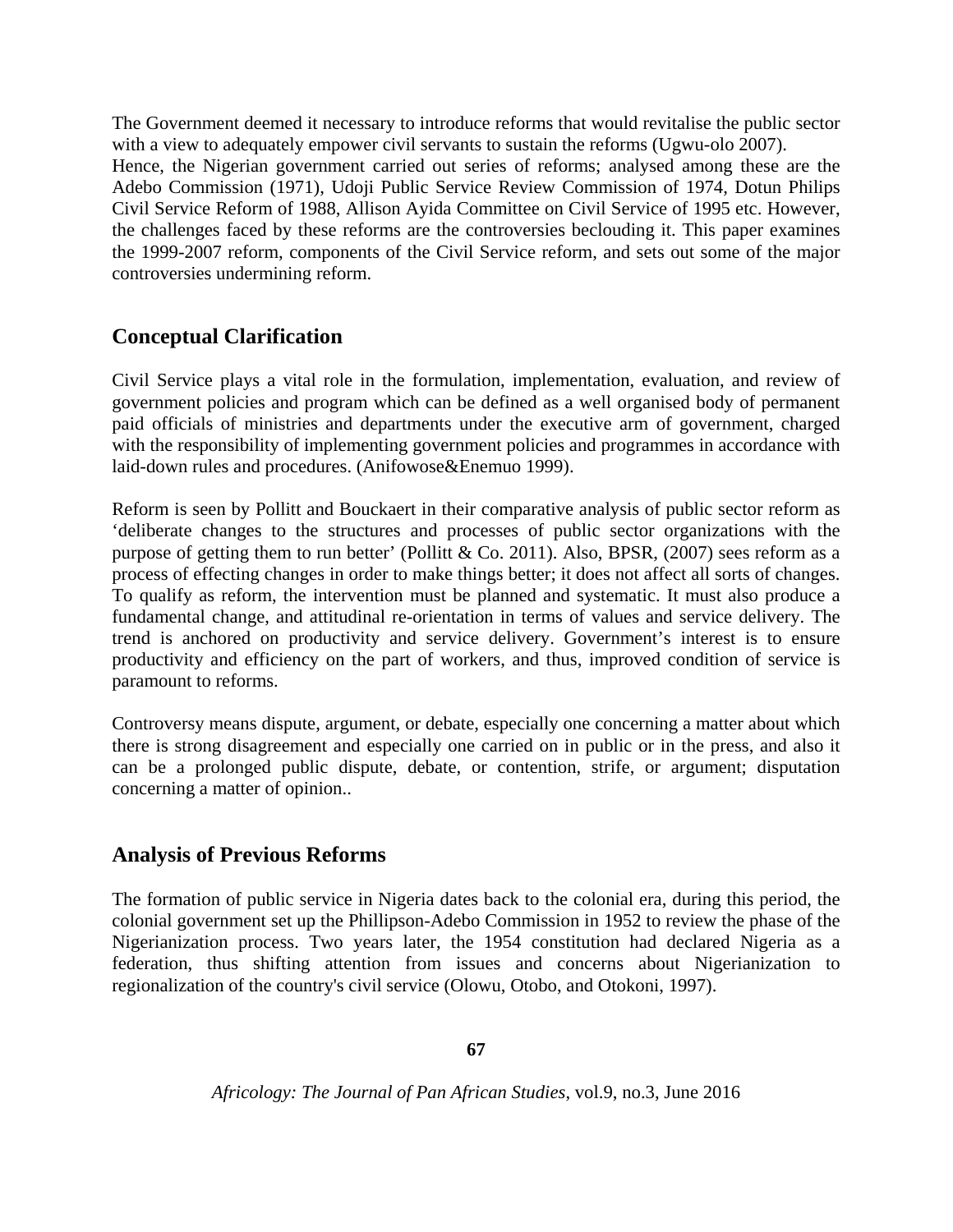The Elwood Grading Team of 1996 and the Adebo Commission of 1970 constituted the government's early post-independence initiatives to reform civil service. These commissions were less comprehensive in scope. The Public Service Review Commission of 1974 or the Udoji Commission of 1974, and the Ayida Panel of 1994 differs slightly, they shared similar objectives of creating an accountable, transparent, and responsive civil service.

However "the profile of the Public Service has not changed for the better. The Udoji Commission of 1974 unlike earlier civil service review proposals was said to be the boldest and comprehensive, however, the government implemented only the remuneration and placement aspect of the report and either abandoned or partially implemented the rest of the recommendations. Adamolekum (1996) cited the absence of "political will and committed leadership" as a key impediment to full implementation of the recommendations.

The Civil Service Reorganization Decree of 1988 or Decree 43 constituted the next major and comprehensive set of reforms. The decree failed to produce an efficient, morally upright, dynamic, and service oriented bureaucracy (Adi, 1999).

Another review of the public service was undertaken by the Ayida Review Panel of 1994.The panel examined the 1988 reforms and suggested far-reaching changes, these wide ranging reforms in the public service were put together to facilitate policy agility in government, all focusing on improving the operational efficiency of the civil service. The Provisional RulingCouncil (PRC) at this period directed that the post of Director General should revert back to the status of Permanent Secretary and should be the accounting officer of the ministry (FRN 1997). The reforms went to the roots of the ills militating against efficiency and devotion to duty in the service.

The latest review of the public service was the one undertaken by the Obasanjo administration, with the establishment of the Bureau for Public Service Reform (BPSR) to, among other things, streamline and set a minimum standard in terms of staff strength and remuneration for the public service. According to HTSPE (HTSPE was founded in 1953 as Hunting Technical Services, a natural resource management consultancy in 1998, HTS was acquired by Genus plc, a year later Genus also bought P-E International, a firm focused on management consulting, hence. Genus merged the two firms in 2004, thus giving birth to HTSPE)**,** an international consultancy company that worked in partnership with the federal government on the reform programmes via the public service reforms of the Obasanjo administration which embarked upon to, among other things: to tackle pay roll fraud, remove ghost workers and the large number of redundant posts, facilitate a process of organisational restructuring, improve service delivery standards, and facilitate a process of pay reform that will provide incentives for quality staff to come into the service, and stay there (HTSPE 2007)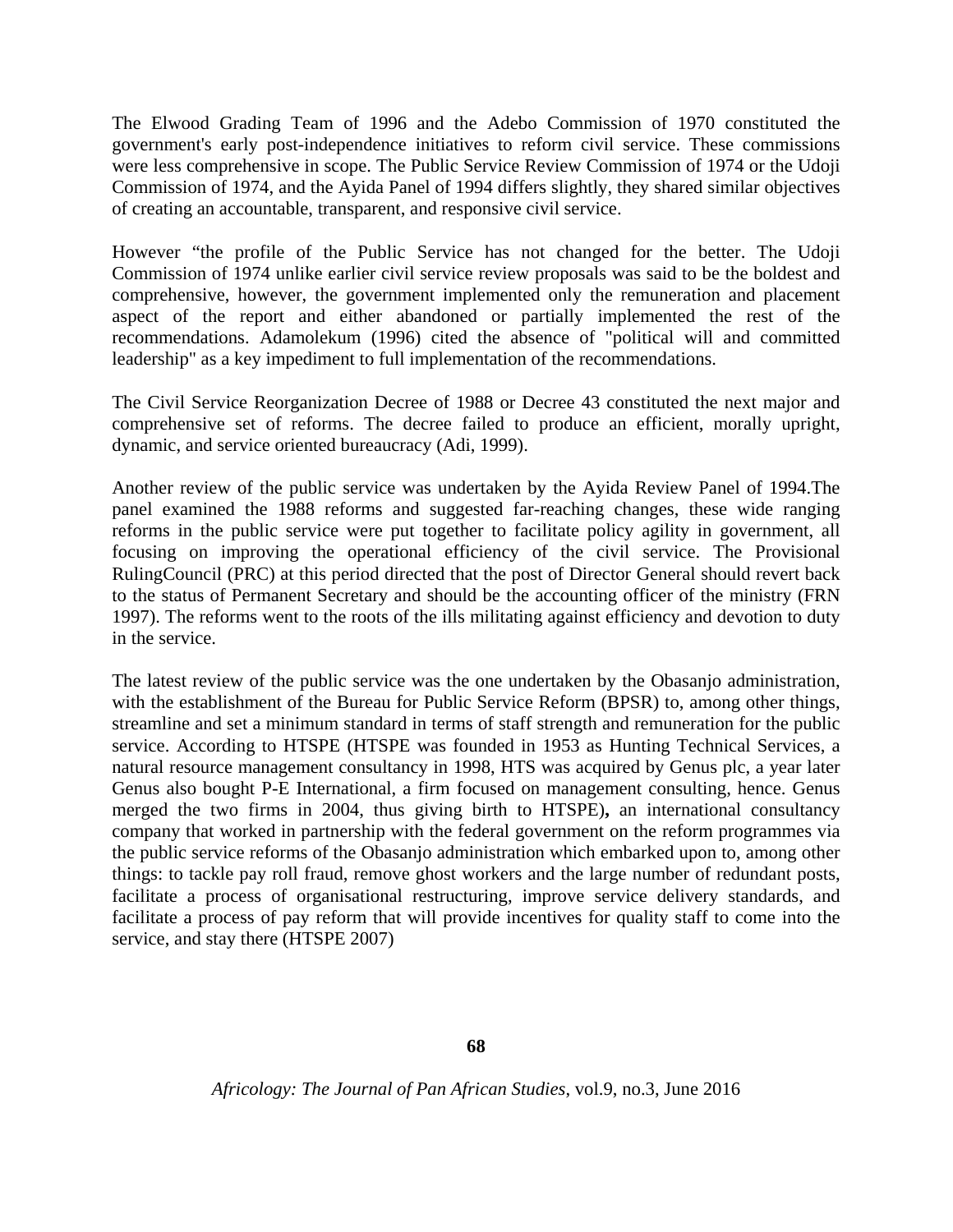The shapes and analysis of these reforms, which have been the subject of heated debates among many public policy commentators and the Nigerian populace is the main focus of this study and will be elaborated upon in the next section. According to critics, perpetual inefficiency triggered the establishment of this period, and thus, they are beclouded with one controversy or the other, undermining the integrity and accountability of civil service.

## **The Reform Policy**

The 1999-2007 Reform was introduce by President Olusegun Obasanjo with the task 'to build a civil service that is performance and result oriented, professional and technologically sensitive, and committed to a continuous improvement in the conduct of government business and the enhancement of national productivity' (Ajayi 2006). The core thrust of the federal government position as Ajayi (2006) explains it was to 'reposition and re-professionalise the public service for greater efficiency, effectiveness in service delivery, accountability, transparency, and overall national productivity' (Ajayi op. cit). Hence, the reforms components are the Pension Reform, Monetization Policy, Restructuring and Repositioning of Ministries, Down-sizing, Financial Regulations and Anti-Corruption Policy, and Service Delivery, thus we will examine six components of reform policy: Pension Reform, Monetization Policy, the Restructuring and Repositioning of Ministries, Down-sizing in the Public Sector, Financial Regulations and Anti-Corruption Policy, and Service Delivery.

## **Pension Reform**

The new pension scheme is contributory, and fully funded by both the employer and the employee based on individual accounts; the pension act permitted compulsory 7.5% per month as take home at retirement. The contribution is made at source, monthly and privately managed by Pension Fund Administrators (PFAs) with the Pension Fund Custodians (PACs). This whole scheme is being regulated and supervised by the National Pension Commission (PenCom). The Commission will ensure that the payment and remittance of contributions are made and beneficiaries of retirement savings are paid when due (Public service Reforms and National Transformation, 2006).

The Scheme accommodates workers in public and private sectors with a minimum of five employees, and only pensioners and those with three (3) years to retirement from 2004 are exempted (Salami and Odeyemi 2012).The new scheme only applies to the workers from 2008.The analysis of the new pension reform act suggests that the new pension scheme is not uniform in all categories of workers, while 7.5% of every workers salary is deducted as a contribution to the pension with the employers remitting 7.5%, totalling 15%. Only 2.5% is deducted from armed forces workers, while their employer, the government remits 12.5% totalling 15%. And again, judiciary workers under Section 8 (2) of the 2004 Pension Reform Act are exempted from the new scheme entirely.

**69**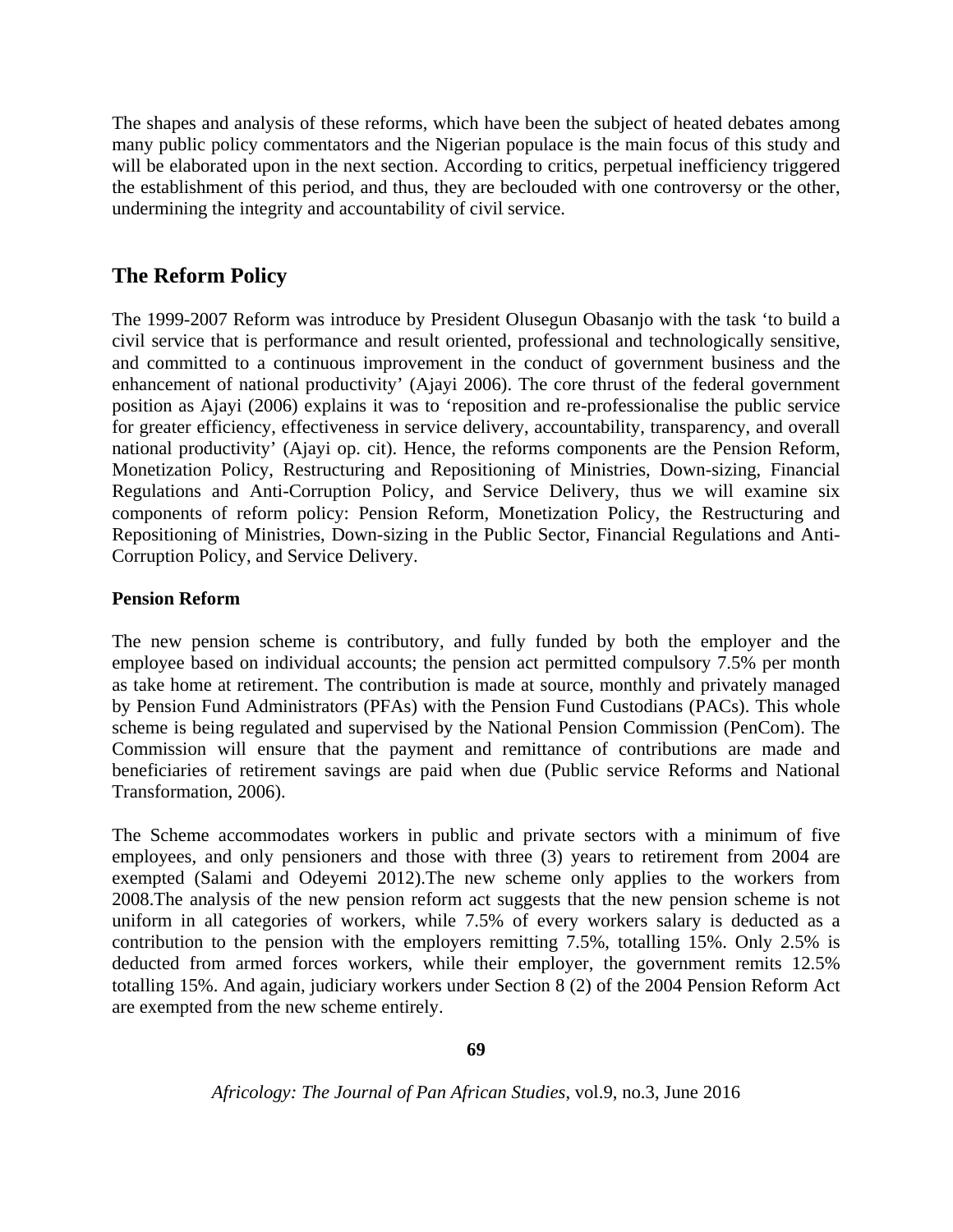#### **Monetization**

Definitionally, Monetisation is the process of converting or established something into legal tender. It may also refer to selling a possession, charging for something used to be free or making money on goods and services that were previously unprofitable. These benefits-in-kind include highly subsidised residential accommodation, transport facilities, chauffeur-driven motor vehicles (for the senior echelon of the service), free medical services and highly subsidised utilities such as electricity, potable water and telephone. The controversies here is that, the cost of providing these amenities to public servants has become so huge vis-à-vis other provisions in the annual appropriations that little was left for funding capital projects, the government claimed. The problem was further compounded by the fact that these benefits were largely not provided for in the most cost-effective manner (Nnebi 2006).

#### **Restructuring and Repositioning of Ministries**

The Obasanjo administration was essentially committed to achieving a civil service based on international best practice to establish technologically driven workers through friendly information and communication technologies (ITC) and professionalism to solve the problems of an over-bloated staff and restore the confidence of Nigerians' in public institutions, and to resolve the problem of duplication and overlapping functions between agencies and tiers of government. It was seen to be one of the major ideals that would reposition the federal civil service. This aspect of reform would solve the problem of ghost workers syndrome, determine the relevance of departments/agencies and determine the actual number of staff needed per ministry, and the establishment of a work schedule for each cadre and post as well as, identify areas of training for the respective ministers.

By September 2004, the Bureau of Public Service Reforms (BPSR) was established as an independent agency in the presidency. This is part of the system response in the re-organization and re-assigning of all Ministries Departments and Agencies (MDAs) of all arms and branches of the federal government. The bureau recommended that respective ministries be restructured between 4-8 departments depending on the scope and responsibilities. Every restructuring was subject to the approval/ratification by the Federal Executive Council (FEC).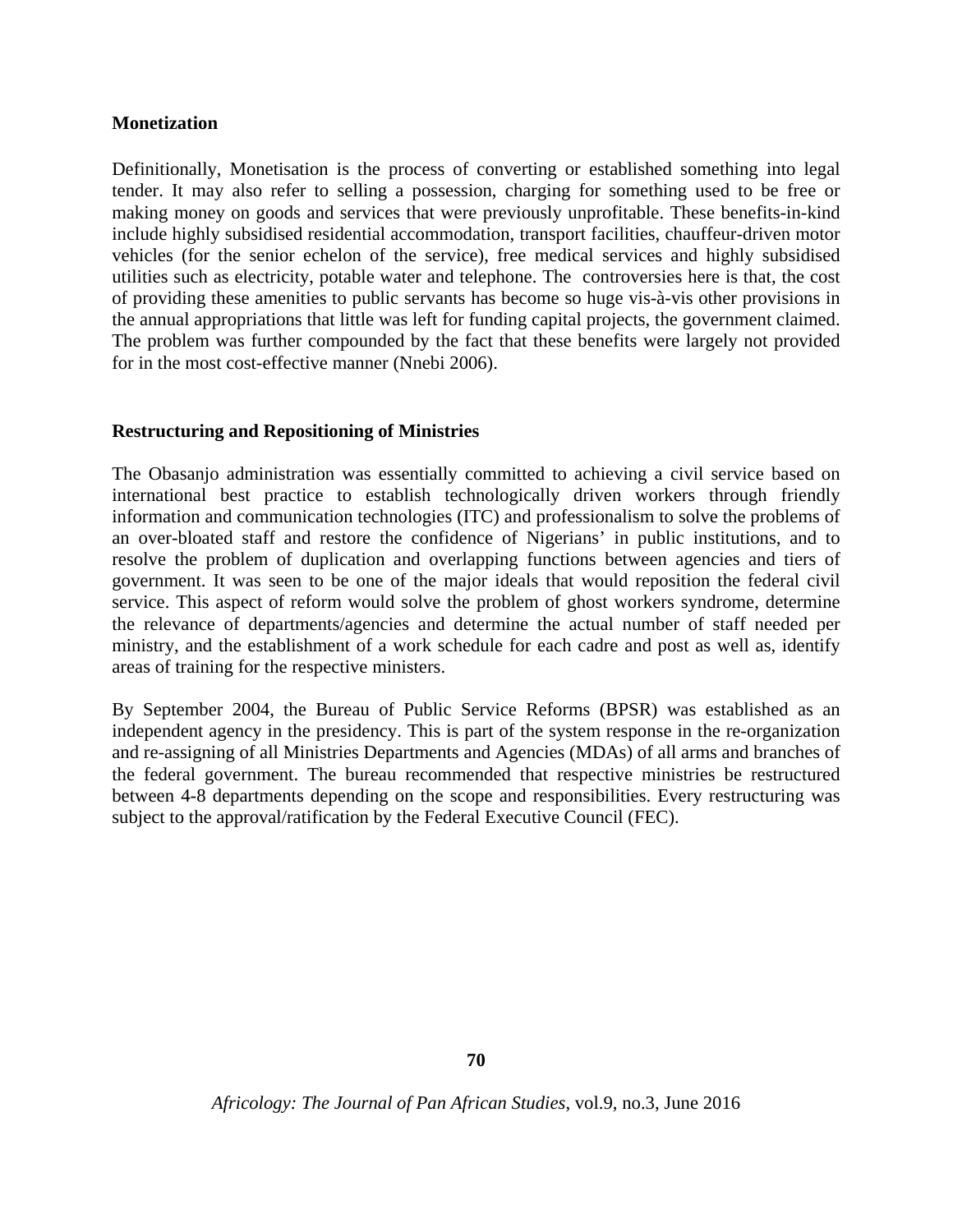#### **Down-sizing in the Public Sector**

Down-sizing implies reducing staff strength of public service.The policy, according to its advocates is aimed at minimising personnel cost as well as redundancy in the public sector. According to the former Federal Capital Territory Minister Nasir El-Rufai, this policy was used in Abuja as a starting point. In his words, the FCT (Federal Capital Territory) wasa good place to start because of the 25,000 employees in the FCT working for the federal government and they felt that if they could find a way to use the FCT as the laboratory for the public service reform, and they can get civil servants that actually report to the needs of business in Abuja, then, it would serve as an example (El- Rufai 2006:1). To further underscore the extent of job loss occasioned by the reform, Aluko (2007:13) claims that the administration has so far retrenched, about 4.8 million Nigerians across the entire public service are all in a bid to downsize the workforce, and minimise the economic role of government (http://www.codesria.org/spip.php?article1737).

#### **Financial Regulations and Anti-Corruption Policy**

In regards toanti-corruption legislation, there are two special anti-corruption legislations enacted to handle corruption with a view of addressing the entire anti-corruption strategy and framework in Nigeria, they are: Independent Corrupt Practices (and other related offences) Commission (ICPC) Act 2000. Thus, the ICPC is vested with the powers to educate, prevent, detect, investigate and prosecute all offences under the Act as sections 8-26 of the ICPC Act clearly spell out offences and penalties covered by the Act, if committed after 13th June 2000, the effective day of the law. These offences equally prescribed severe penalties ranging from 1 to 7 years imprisonment with hard labour, and a fine depending on the gravity of the offence. Therefore, an offence under this category includes: giving or accepting gratification by an official in person or through his agent, fraudulent acquisition of property, deliberate frustration or hindrance or obstruction of investigation activities, transferring money from one vote to another, false statement and fraudulent disclosures, electoral fraud such as bribery of electoral officials. The Commission also has powers to tap telephone lines and freeze bank accounts of suspects. Indeed the ICPC Act criminalizes virtually all loopholes and lacunas, public officials exploited before the law was enacted.

Next in this explanation is the Economic and Financial Crimes Commission (EFCC) (Establishment) Act 2002, an inter-agency commission and co-coordinating agency for the enforcement of all economic and financial crimes laws in Nigeria. Apart from the administration of the EFCC Act, the Commission is vested with powers of enforcement of all other laws relating to economic and financial crimes in Nigeria, including relevant sections of the criminal code and penal code which include banks in the Financial Institutions Act of 1991 (amended in 2002), and the money laundering Act of 1995 (amended in 2002 & 2004)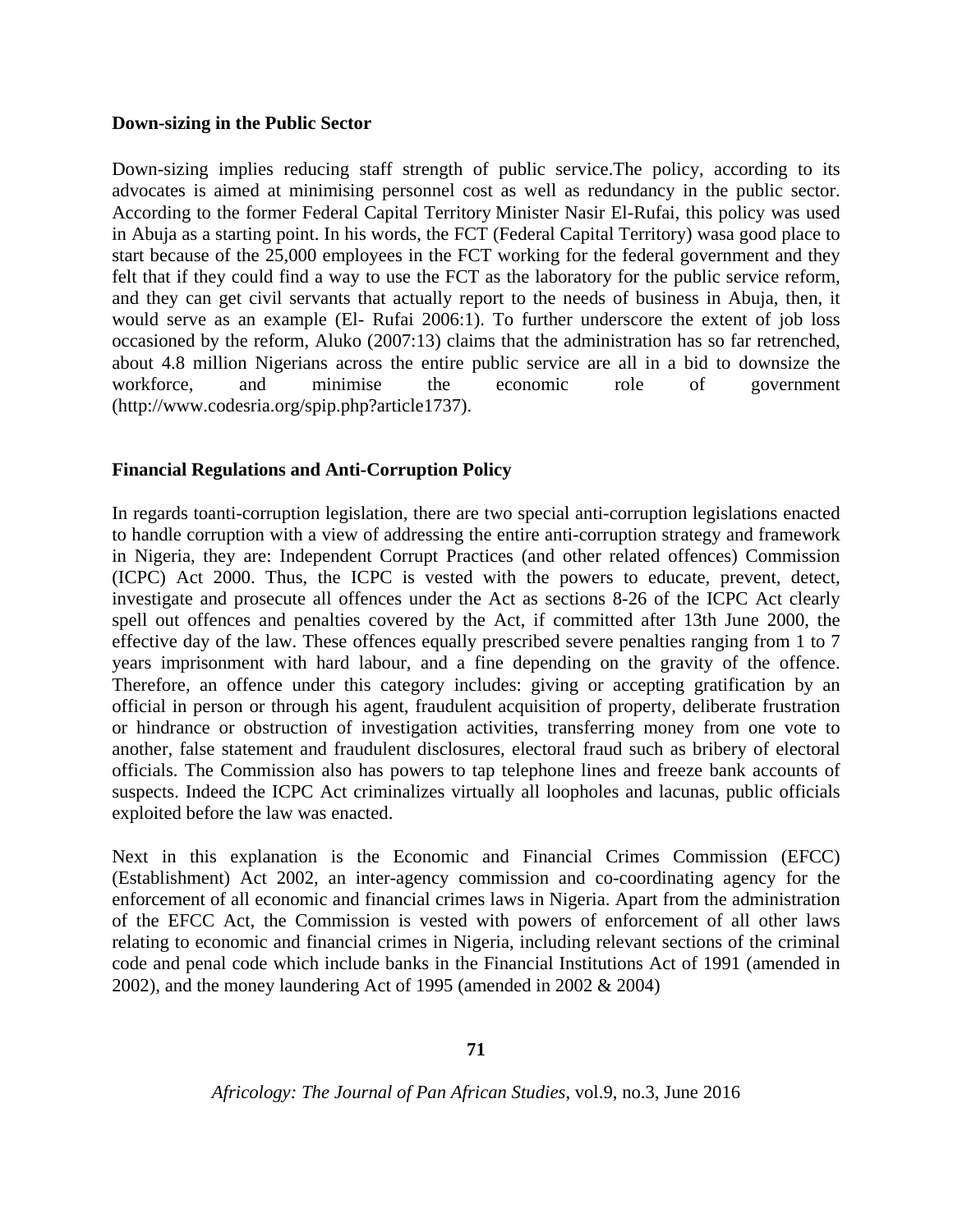And also with this scope, we the Failed Bank (Recovery of Debts), the Financial Malpractices in Banks Act of 1994 (amended in 1999), and the Advance Fee Fraud (otherwise known as 419) and Related Offences Act of 1995.

Under the EFCC Act 2004, the Commission has powers to investigate and prosecute offences such as advance fee fraud, money laundering, counterfeiting, illegal funds transfers, futures and market fraud, fraudulent encashment of negotiable instrument, fraudulent diversion of funds, computer credit fraud, contract scam, forgery of financial instruments, issuance of dud cheques. Others have powers to freeze account, tap telephone lines, identify, trace and seize proceeds of terrorist, et cetera (http://www.dcp.com.ng/files/Anti-corruption).

#### **Service Delivery**

On March 21, 2004, Servicom (Service Compact with all Nigerians) was created, with the main thrust to establish a service compact with all Nigerians. This is fundamentally customer orientation package which was anchored around some vital philosophies, such as: if the service is no more rendered, then the aim of the Ministries Departments and Agencies (MDA)is defeated and government will crumble. To keep the synergy fresh, it is of note to find out who is responsible for poor service delivery. Is it the customer or the provider? How can a bridge be reconstructed so that the aim will be achieved? Thus, Servicom is hinged on four main principles: affirmation of commitment to the service of the Nigerian nation, the conviction that Nigeria can only realize her full potential if citizens receive prompt and efficient services from the state, the consideration for the needs and rights of all Nigerians to enjoy social and economic advancement; and a dedication to deliver services to which citizens are entitled, timely, fairly, honestly, effectively and transparently. And in unity with the thrust, the objective of Sericom are to: learn the principles, ideals and tenets of service delivery in government establishments, develop mechanism for collating all complaints, both internal and external, institute a framework for resolving and escalating all unresolved complaints, including obtaining feedbacks from the complainants, assist staff to understand the need for 'service excellence', and to assist staff to take a personal responsibility for customer satisfaction

## **Controversies of the 1999-2007 Reform**

In the process of reform between 1999 and 2007, there were many controversies with the problems associated with the Nigerian civil service reform that stems from the Max Weber model (western) of bureaucracy that Nigerian civil service adopted, couple with the lack of political will by the ruling elite and the nature of the economic system in Nigeria of capitalism that emphasizes primitive and excessive accumulation of wealth. These factors together contributed to the failure of the numerous attempts to reform the civil service from postindependence until today.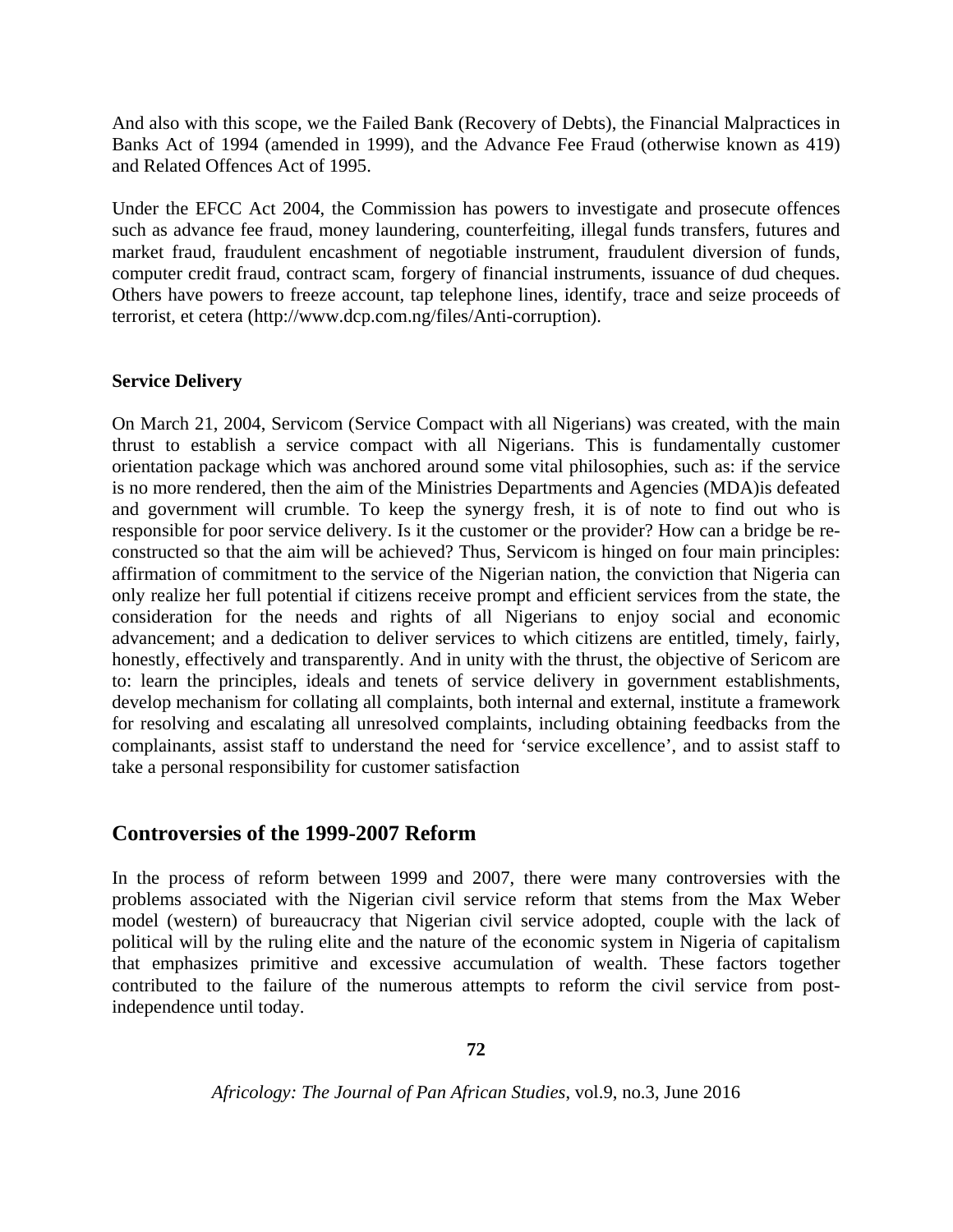This however cumulates in marring governments laudable policies vis-a-vis poor implementation strategies (i.e. bureaucratic procedures) adopted by the civil service, effecting unworkable solutions, and the placing of obstacles in the way of policies formulated by the political officials (Okotoni, 1996). Hence, the 1999-2007's administration introduced a number of reform initiatives aimed at repositioning public service, a reform assumed to be comprehensive and sustaining in nature; however there forms were riddle with a state of prolonged public dispute and debate concerning matters of conflicting opinion.

In practice, the template for implementation as well as the collaborative process was not followed to the letter, thus creating significant gaps. A major gap in the implementation of the 2003 Public Service Reform Program (PSRP) was the upgrading of what was meant to be the pilot Ministries Departments and Agencies (MDAs), a reform into the actual reform programme itself. Accordingly, while pilot MDAs recorded some evidences of reforms, a number of MDAs were simply right-sized without any effort to re-engineer their management BPSR (2009).

In this discussion, Professor Sam Aluko (2007) in a chapter titled 'FG Reforms Agenda and the Nigerian Economy 1999-2007: A Critical Assessment' in paper published in the *Daily Trust* newspaper, says that 'because of jaundiced reform policy in this sphere (public service) many public enterprises have either collapsed, closed down or been sold to foreigners, while the public service which was once vibrant, productive and incorruptible has become a haven of corruption, inefficiency and stupor' (Aluko 2007).

Consequently, the interface required between the political and administrative leadership was lacking. Indeed, there was undue reliance on outsiders especially consultants to articulate the process. Thus, the content, objectives, vision and mission of the reforms was not effectively communicated even to public servants.

The reform is capitalist oriented, modelled after USA and UK civil service reforms. The formulation and implementation of the reform policies were spearheaded by politicians who did not have core bureaucratic experience. The Public Service Reform Team (PSRT) headed by El-Rufai and Economic Team were not bureaucrats. There was also the delay in establishing the Bureau for Public Service Reform (BPSR) until September 2003, four years and four months into the administration. This results in into a half hazard system, and the entire "process has inexorably regressed into piecemeal approach, and in some cases, with programme activities launched somewhat half-heartedly" (Olaopa, 2009). And moreover, the reform was emasculated in deception and impunity, with a lack of coherence in the implementation and coordination of the reforms, and an overlapping conflict and clash of interest between the agencies such as the Bureau of Public Service Reform (BPSR), the Public Service Reform Team (PSRT) and the Federal Civil Service Commission (FCSC), because each had the same mandate, creating over bearing powers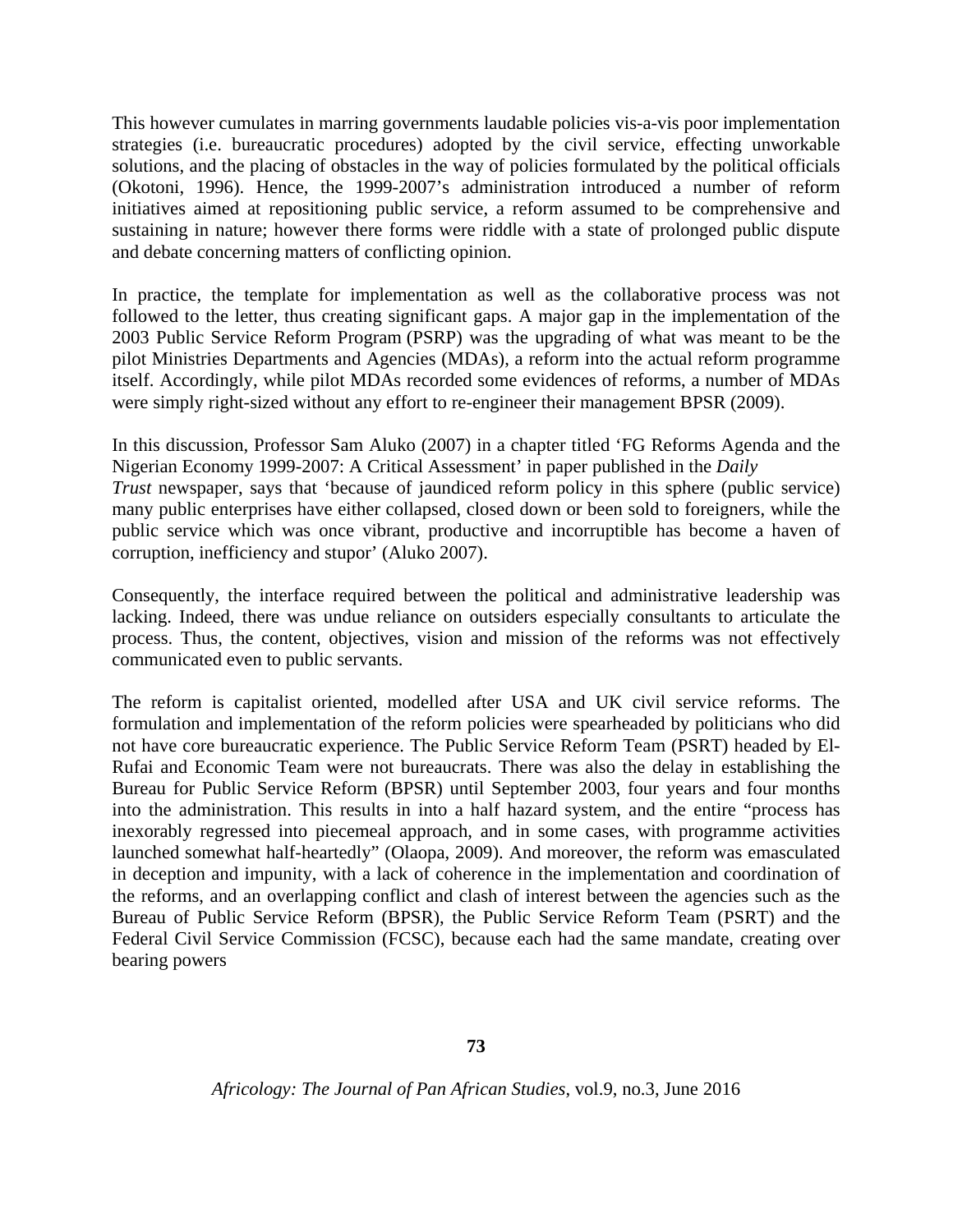Considering the above, we take a closer look at the controversy in and surrounding: pension reform, monetization, the restructuring and repositioning of Ministries, the controversy of downsizing staff, the anti-corruption agency, and the service delivery scheme in Nigeria.

#### **Pension Reform**

The controversy of Pension Reform is that it was filled with deceptiveness and corruption; and the administrators were mostly connected to a network of highly placed politicians. Thus, the regime witnessed the greatest protest by pensioners who learned of the defrauding that the assumed increase in the minimum wage was being collected back by deducting 7.5% of the workers' salaries, as the criteria for disengagement of officers from service were not closely followed in some MDAs. And problematic, the administration rarely paid the retirees, and the funds meant to be handed out to disengaged staff along with their retirement letterswere not handy. Many remained years after they were removed from service without their retirement benefits while some died in the cause of undergoing the rigorous and deceptive procedure to get their gratuity paid. "Data capturing" became a home name for retirees, as this was a monthly exercise, yet in the end, no result was released.

The purge during this administration resulted in a pyramidal structure of workforce composition in the federal civil service. The implication is that there were so many senior officers crowded at the top, many of whom are not about to retire soon. Below the chamber were bright, efficient and energetic classes of workforce without the opportunity of making an impact in the system.

#### **Monetization**

Second, via the controversy of Monetization, experts on Nigerian public administration contended that poor compensation of civil servants constituted a key impediment not only to civil service reform or performance of Nigeria's civil service but also to national economic growth and development. A study by Schiavo-Campo, Tommaso, and Mukherjee (1997) specifically noted that the lack of resource as the main constraint to genuine improvement of civil service systems in Africa. And while the government took some measures to improve incentives through pay increases in the past three decades, the incentives were inadequate, especially for managerial and professional staff whose support is considered essential to the success of reform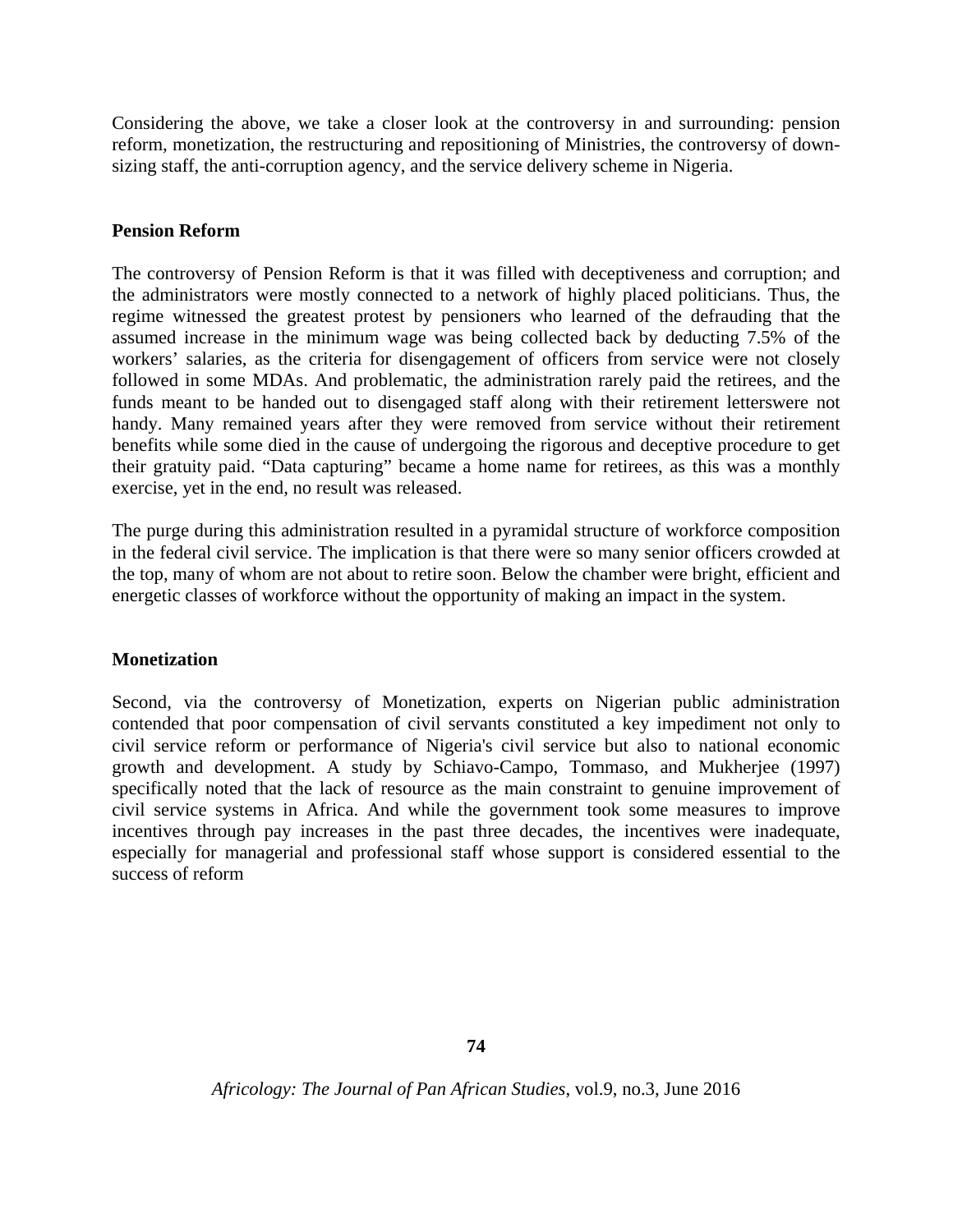#### **The Restructuring and Repositioning of Ministries**

In the controversy of the restructuring and repositioning of ministries, the public sector had over the years been weakened with an over expanded public expenditure profile, persistent deficits financed by domestic and external borrowing with resulted in high debt service burden, a breakdown of the traditional instruments of control leading to corruption and misappropriation of funds, poor costing of programmes and projects, a large portfolio of abandoned/on-going projects especially in efficient and wasteful projects owned controlled wholly or partly by the government (Aduke, 2007). And furthermore, the traditional instrumentality of the rolling plan has become discredited and hardly informs the preparation of the budget, and indeed major policies.

The era of comprehensive planning details had become unmanageable and resources scarcity cum political intervention in priority setting had contributed in rendering the plans impotent. This stems from the fact that annual budget had not been spared either as expenditure priorities and fund releases hardly respected the provisions of the approved budget (Aduke, 2007). Consequently, scarcities of technical and managerial resources severely constrain the ability of the Nigerian government to sustain a comprehensive public sector restructure programme, even when the wherewithal is there, yet, the challenges of the complexities and sensitivities of some of the public sector restructure processes remains.

#### **The Down-sizing of Staff**

The third controversy was the down-sizing staff, and thus Nigeria civil service had never witnessed the level and nature of havoc experienced under the 1999-2007 regimes by way of down-sizing staff strength. About 35,700 workers were either forcefully to retired or retrenched without an honest and transparent procedure or criteria. Some of the criteria established were faulty and senseless. And those without due authorization did not get into the service on their own; they were pay rolled and probably have an appointment letter duly signed and issued. However, those whose service were abolished could still be useful in other areas if given the needed training, bearing in mind that they have families and extended dependants as this is common in Africa, unlike in USA and UK. To further underscore the extent of job loss occasioned by the reform, Aluko (2007) claims that the administration has so far retrenched about4.8 million Nigerians across the entire public service, all in a bid to downsize the workforce and minimise the economic role of government.

Controversy was extensive in anti-corrupt agencies because the administration was politicized, hence, used as political weapon against opponents. The judicial system in the country also makes prosecution very frustrating due to delay in securing judgment.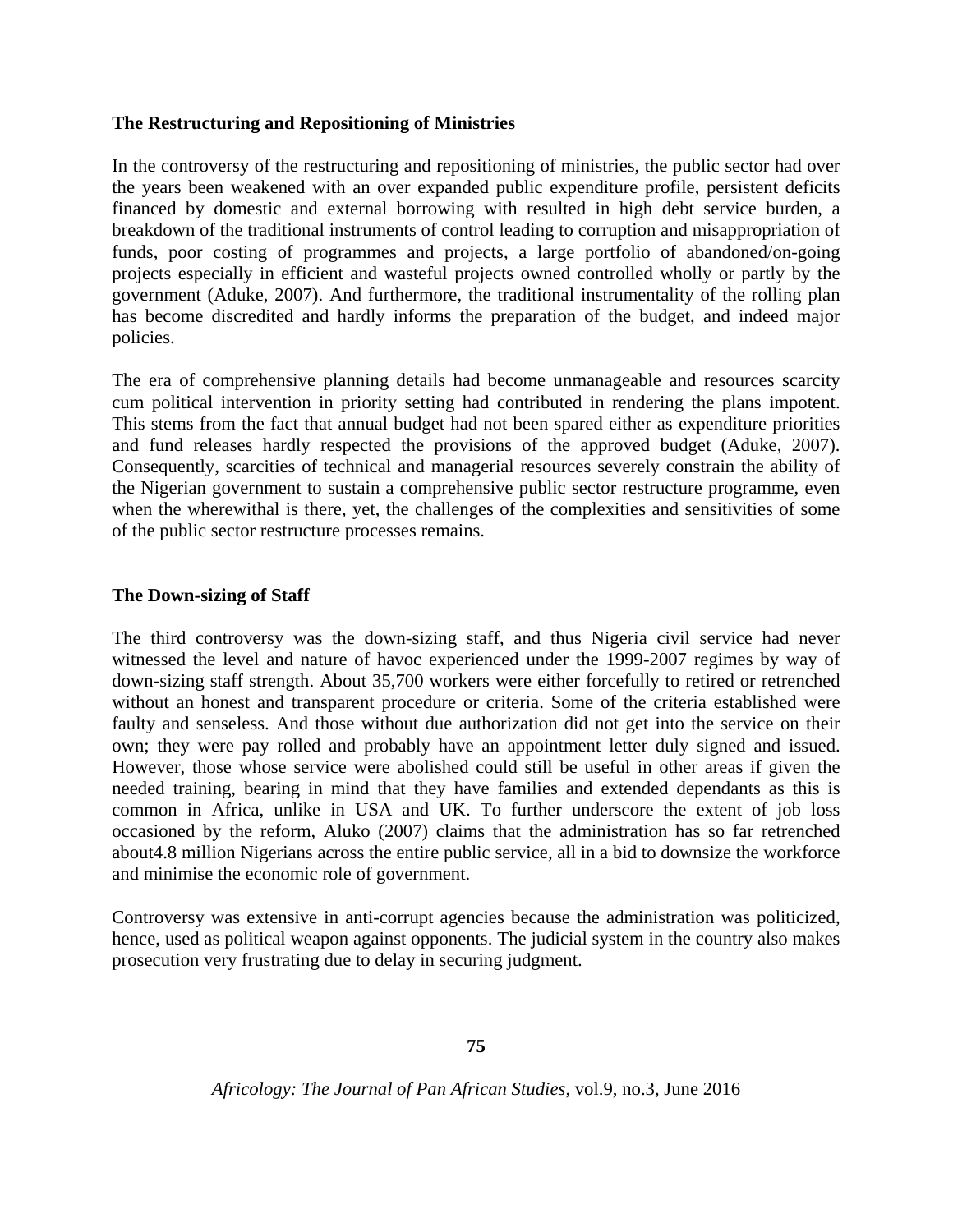The privatization and commercialization reform initiative of the administration also served the interest of the bourgeoisie class, and most of the strategic government quarters were sold and bought over by the same class of people. Thus, the question is why the campaign for attitudinal change and anti-corruption when taxpayers money is being utilized by a group of persons who are entrusted to manage and maintain those industries in a manner, yield profit? Will these companies be managed better by them and for them and not for the Nigerian public?

Last, a painstaking and careful study of the literature available on Servicom, clearly established that despite apparent intention to make it applicable throughout the country and to permeate the three tiers of government (federal, state, and local), it is an exclusive federal government project, based in the presidency. And its methodology and mechanism for extending its application from federal to state and local government levels are not stated. And the ambivalence of promise and non-fulfilment of promise by service providers in their efforts to fulfil all righteousness on paper by way of exaggerated claims as to what they have actually done is alarming.

# **Conclusion**

In this paper efforts were made to articulate some of the key components of public service reform of 1999-2007 in Nigeria. The analysis notes the activities of each programme and structure, thematically and delves into the underlying causes of the controversies; it has also observed that civil service reforms have been a ritual that must be carried out by every administration using the same template. Every regime has always recognized the civil service as an important sector of the administration for which reform initiative is considered very essential. Despite the uniqueness of the Obasanjo civil service reform, it seems that various projects have not yielded the desired result. Thus, the controversies bedevilling the reforms suggested that the advertised results were not achieved, and it appears that what is touted as the panacea to the problems of the service is not capable of turning round its fortunes.

# **Recommendation**

In spite of the enabling programmes and the relevant institutions/agencies of government to administer them, inefficiency still thrived in the civil service in Nigeria, unabated. It is strongly believe that if Nigeria is to experience the much-desired growth and development to enhance high standards for the service, a perfect matrix of legislations, and systems and strategies targeted to improving quality must be embraced by the entire citizenry. It is instructive to introduce a holistic approach in the reform process that will stir public institutions and make them result oriented. Subsequent reforms in Nigeria should be deeply anchored around an attitudinal change philosophy. The right attitudes will translate the reform initiatives into efficiency and productivity in the civil service. It is very essential for policy makers, legislatures, judiciary and the Nigeria public to look inward, and change any negative attitude.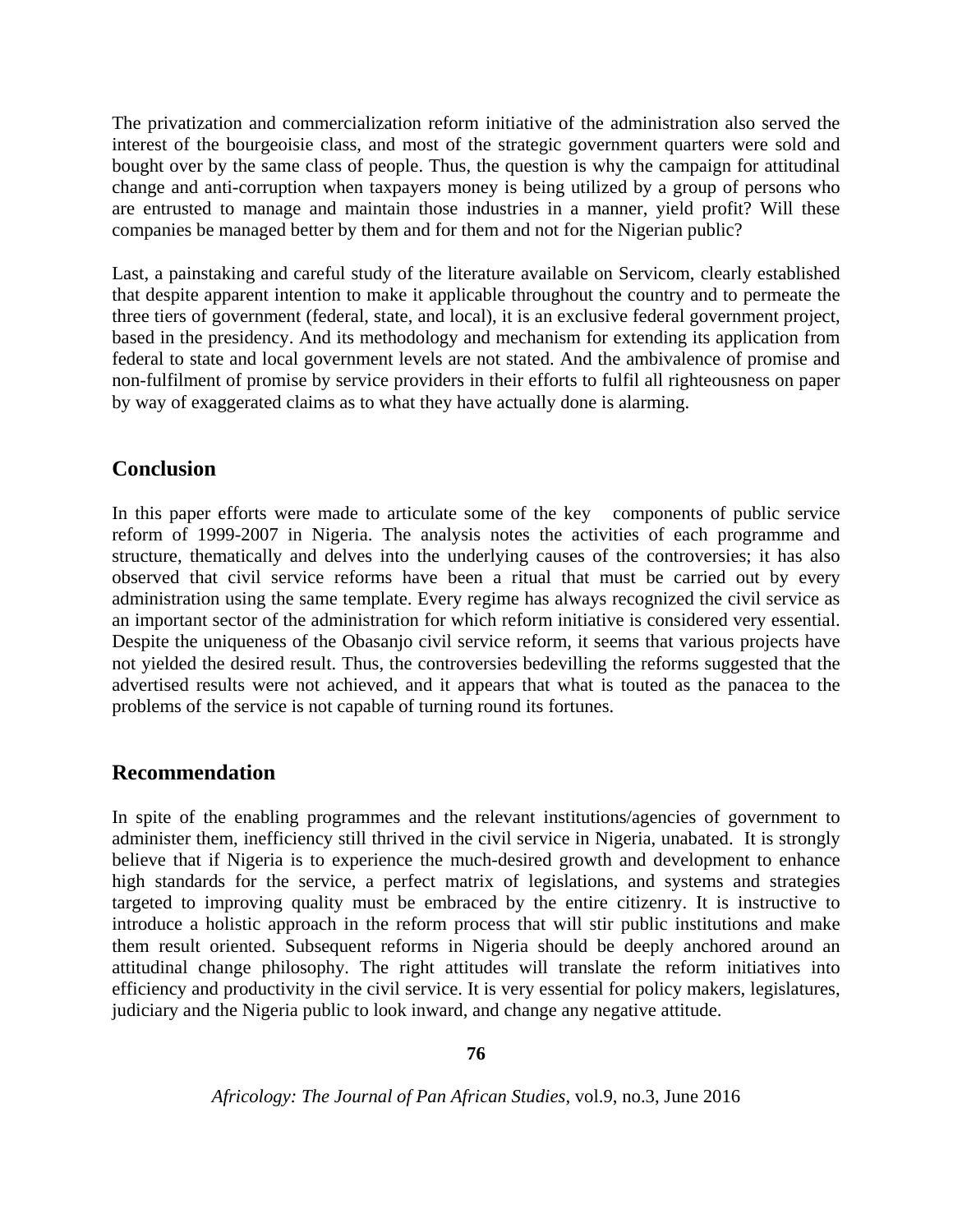A dedicated and diverse team is needed to drive the vision and the model that should be able to establish to drive the reform effort, but it must have the freedom and permission to develop the right reform design. Quality not quantity matters. Small, mixed teams containing people with experience, skills and connections outside Whitehall, *as well as* career civil servants, can strengthen the reform design, while maintaining focus, energy and momentum. And, there is also the need to strengthen the entire democratic institutions, some of which includes the party system, electoral process, socio-political and economic institutions, office holders, the elected legislations, judiciary, and last, but important, executive should take responsibility for their action or inaction.

## **References**

Adamolekun, (1999). Public Administration in Africa (pp.415) West view Press

Adi, OsborneJr. (1999). "Ayida Indicts Military Over Distortion in Civil Service." Post Express (June 24). Available from http:www: post express wired, com/.

Aduke, B. (2007). *Public Enterprise Reform in Nigeria* (pp.289). Ibadan: Macmillan Press.

Ajayi, G.O., 2006, 'E-Government, Reforming the Public Administration to Accelerate Development', Paper Presented at the National Information Technology, Abuja.

Aluko, S., 2007, 'Federal Government Reform Agenda and the Nigerian Economy 1999-2007: A Critical Assessment', Paper Presentation, Published by the *Daily Trust* Newspaper, 19 March, pp. 26, 29-31.

Anifowose, R. and Enemuo, F., 1999, *Elements of Politics*, Lagos: Malthouse Press.

CivilService Reform in the Real World. Patterns of success in UK civil service reform By NehalPanchamia and Peter Thomas.

Controversy [http://www.thefreedictionary.com/controversy Retrieved 28th April 2015](http://www.thefreedictionary.com/controversy%20Retrieved%2028th%20April%202015)

El- Rufai, N., 2006, 'Interactive Session on Economic Outlook for Nigeria', (Rush transcript; Federal News Service, INC), [www.cfr.org/Publication/9227](http://www.cfr.org/Publication/9227)